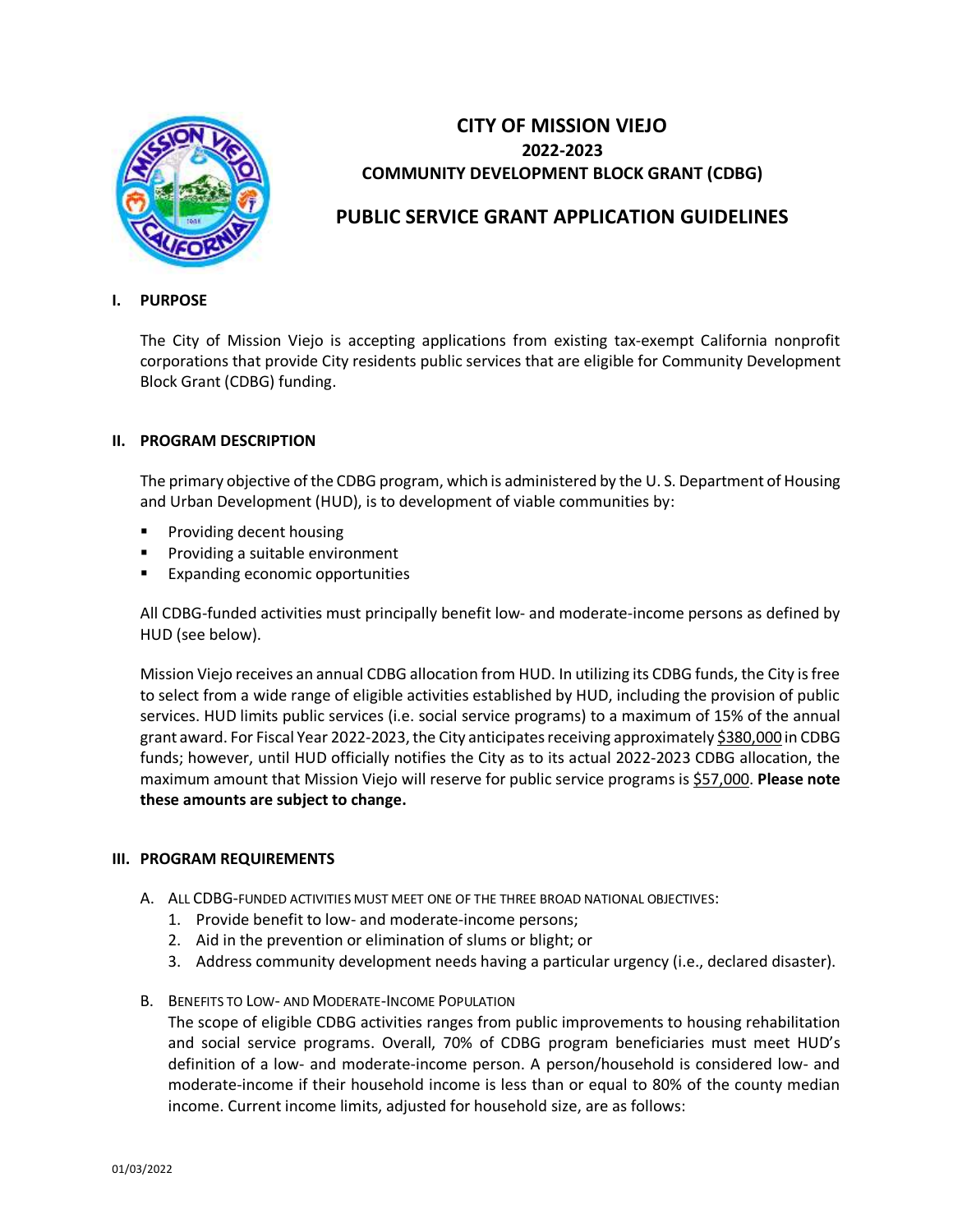| <b>Income Limit</b> |
|---------------------|
| \$75,300            |
| \$86,050            |
| \$96,800            |
| \$107,550           |
| \$116,200           |
| \$124,800           |
| \$133,400           |
| \$142,000           |
|                     |

Note: Income eligibility limits are updated annually by HUD.

#### C. BENEFIT TO THE MISSION VIEJO COMMUNITY

Eligible activities must show evidence of benefit to Mission Viejo residents. Reliable accounting of the number of low- and moderate-income Mission Viejo residents directly assisted with grant funds must be provided. Program beneficiaries must provide evidence that Mission Viejo is or was their last permanent place of residence for a minimum of three months.<sup>1</sup> Funding preference will be given to organizations that are based in Mission Viejo.

#### D. NONPROFIT STATUS

Eligible service providers must be tax-exempt California nonprofit corporations as of the application deadline and must be in good standing with the State of California and the IRS. Proof of nonprofit status may be requested at the time of application.

#### E. PERMITS AND LICENSES

Programs and projects must obtain all applicable local, state, and federal permits and licenses. Applicants must also be in full compliance with and in good standing with permit/license issuing agency.

### **IV. FUNDING**

At present, the City has not established a minimum or maximum grant; however, applicants should consider the cost of providing eligible services and grant administration when considering a grant amount. Funding will only be granted for CDBG-eligible expenditures as delineated in federal regulations. Funding will be provided for eligible expenditures on a reimbursable basis, subject to the federal Office of Management and Budget guidelines. Applicants are encouraged to review applicable regulations for additional information regarding eligible use and management of federal funds. Links to relevant regulations are provided below:

- CDBG program regulations: eCFR [Code of Federal Regulations 24 CFR 570](https://www.ecfr.gov/cgi-bin/text-idx?tpl=/ecfrbrowse/Title24/24cfr570_main_02.tpl)
- 2 CFR Part 200: eCFR–[Code of Federal Regulations 2 CFR 200](https://www.ecfr.gov/cgi-bin/text-idx?SID=0905932eada8a78f6436e005e8105a62&mc=true&node=pt2.1.200&rgn=div5) (Federal Uniform Administrative regulatioins)
- OMB Circular A-133: [OMB Circulars](https://obamawhitehouse.archives.gov/omb/circulars_default/) (Single Audit requirements)

 $1$  For emergency or transitional housing programs, the 3-month residence minimum does not include time spent as a resident in a shelter facility located in Mission Viejo.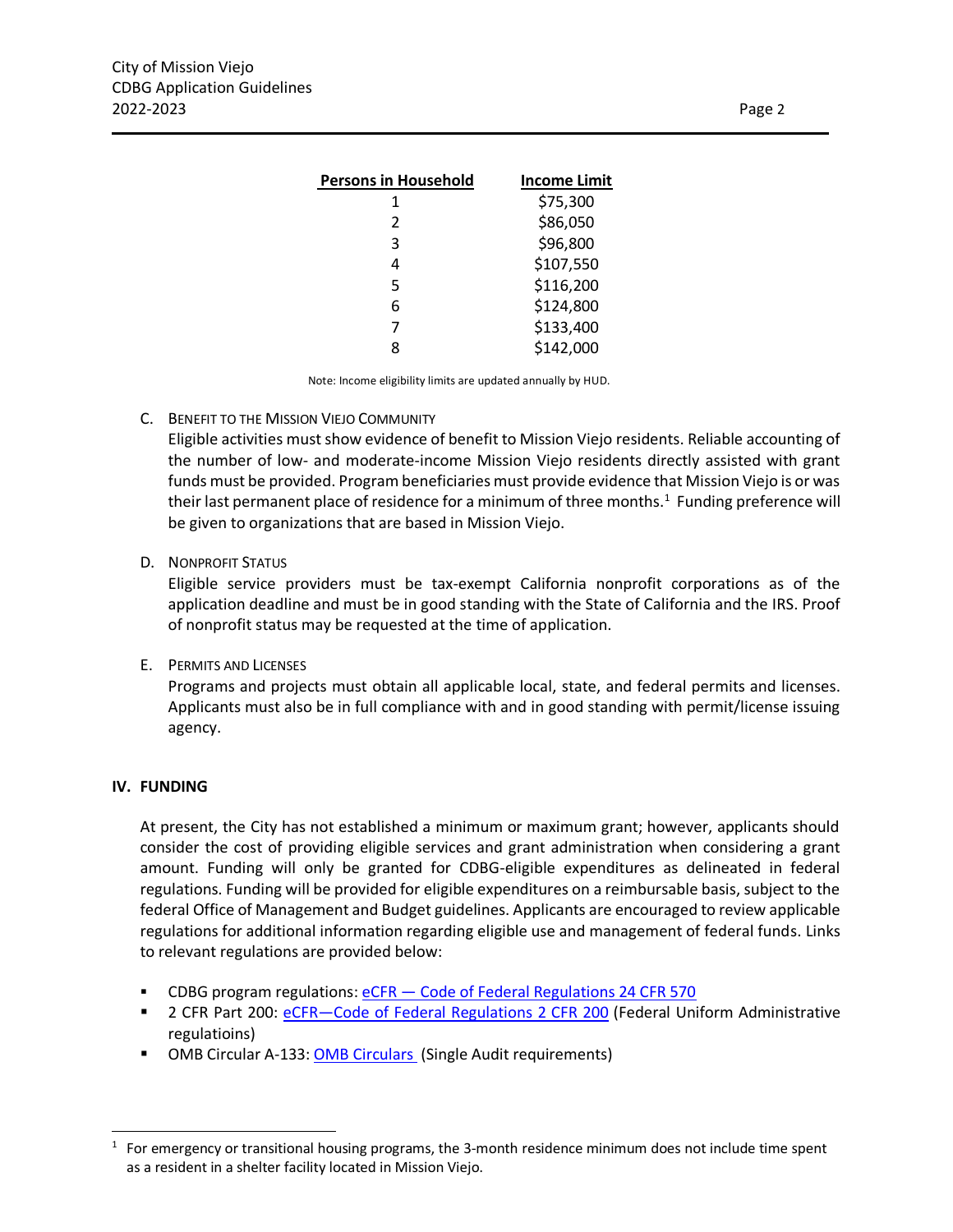#### **V. SELECTION CRITERIA**

All applications will be evaluated and rated based on quantitative and qualitative evaluation criteria. The Mission Viejo City Council established the current criteria on January 15, 2015. **Exhibit 1** provides a summary of current grant application rating criteria.

*The submission of an application does not obligate the City of Mission Viejo City Council to award CDBG-funded grants. Grant awarding is contingent on Congress and the President authorizing CDBG funding for FY 2022-2023 and the City Council authorizing staff to apply to HUD for CDBG funds. The City of Mission Viejo reserves the right not to fund any or all applications submitted for consideration. The City is also not obligated to fund all program cost elements requested in the grant application budget.* 

#### **VI. INSTRUCTIONS FOR SUBMISSION REQUIREMENTS**

Applications will be accepted until **12:00 PM on January 25, 2022.** Mail or deliver applications to:

# **City of Mission Viejo Community Development Department 200 Civic Center, Mission Viejo CA 90691 2022-2023 CDBG Public Service Grant Application Attention: Mike Linares**

Applicants must submit the following as instructed:

- 1. One original signed and dated application. Please print on 8 ½" X 11" white paper, single-sided; do not stable, 3-hole punch, or bind.
- 2. Submit an electronic copy of the unsigned application (**MS-Word format only**) by the due date and time. Email address is provided on the application cover page. Failure to submit a softcopy will result in a late submission and may disqualify the application.
- 3. A USB-data storage devise containing all other required documentation in PDF file format (see application cover page for a list of required documents). Ensure all password protection is removed from submitted documents.

## **APPLICATIONS WILL NOT BE ACCEPTED AFTER THE DEADLINE**. **Applications may not be sent by facsimile. Do not provide any program marketing materials, letters of recommendations, etc.**

The application is available on the City's website, [www.cityofmissionviejo.org.](http://www.cityofmissionviejo.org/) Follow the links to "Departments," "Community Development Department," "Community Dev Block Grant." A request for a fillable electronic copy of the application or questions regarding this notice of funding availability should be directed to Mike Linares, City of Mission Viejo Community Development, at [mlinares@cityofmissionviejo.org.](mailto:mlinares@cityofmissionviejo.org)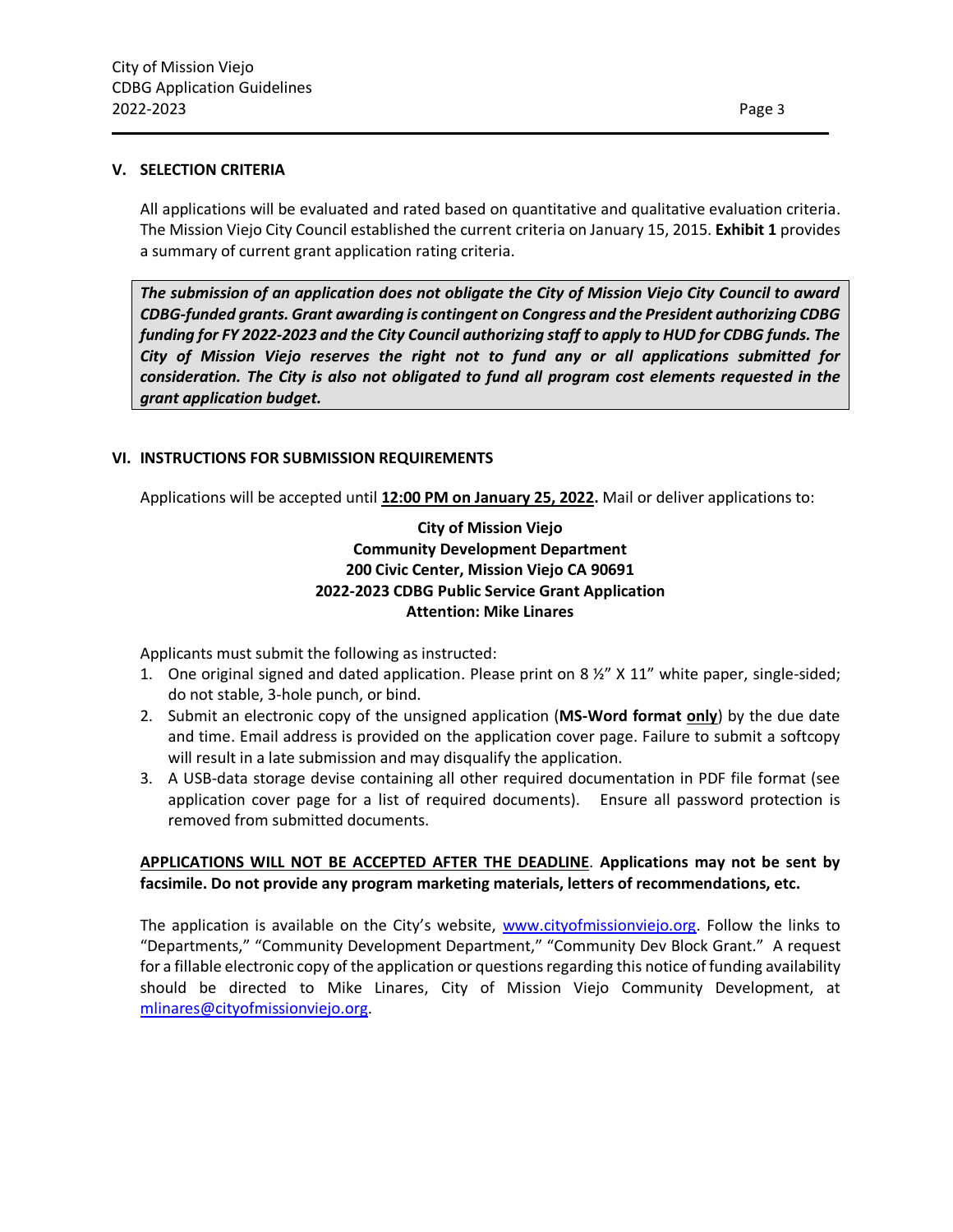#### **EXHIBIT 1**

## **GRANT APPLICATION RATING CRITERIA**

|          |                                                                                                                                                                                                                                                                                                                                                                                                                                 | <b>Maximum Points</b>  |
|----------|---------------------------------------------------------------------------------------------------------------------------------------------------------------------------------------------------------------------------------------------------------------------------------------------------------------------------------------------------------------------------------------------------------------------------------|------------------------|
| 1.       | Nature of the program & demonstrated community need for the service                                                                                                                                                                                                                                                                                                                                                             | 25 Points              |
| 2.       | Capacity to implement the program                                                                                                                                                                                                                                                                                                                                                                                               | 15 Points              |
| 3.       | Amount and reasonableness of funding requests (cost-effectiveness)                                                                                                                                                                                                                                                                                                                                                              | 10 Points              |
| 4.       | Consistent achievement of program goals (i.e. program track record)                                                                                                                                                                                                                                                                                                                                                             | 15 Points              |
| 5.       | The program is based in Mission Viejo                                                                                                                                                                                                                                                                                                                                                                                           | 5 Points               |
| 6.<br>7. | The number of Mission Viejo residents that will benefit directly by the<br>expenditure measured as a ratio of Mission Viejo residents to be served<br>by the total number of individuals to be served by the proposed program<br>(Example: if the program serves 100 clients and 10 are from MV, 10%<br>would be used to determine application points)<br>The ratio of administrative & fundraising expenditures versus program | 15 Points<br>15 Points |
|          | expenditures does not exceed 20% of the total agency budget                                                                                                                                                                                                                                                                                                                                                                     |                        |
|          | <b>Total Possible Points</b>                                                                                                                                                                                                                                                                                                                                                                                                    | <b>100 Points</b>      |

Rating points will be allocated based on the attached matrix. Recommendations will also consider whether or not the organization has received City of Mission Viejo Community Service Grant funding.